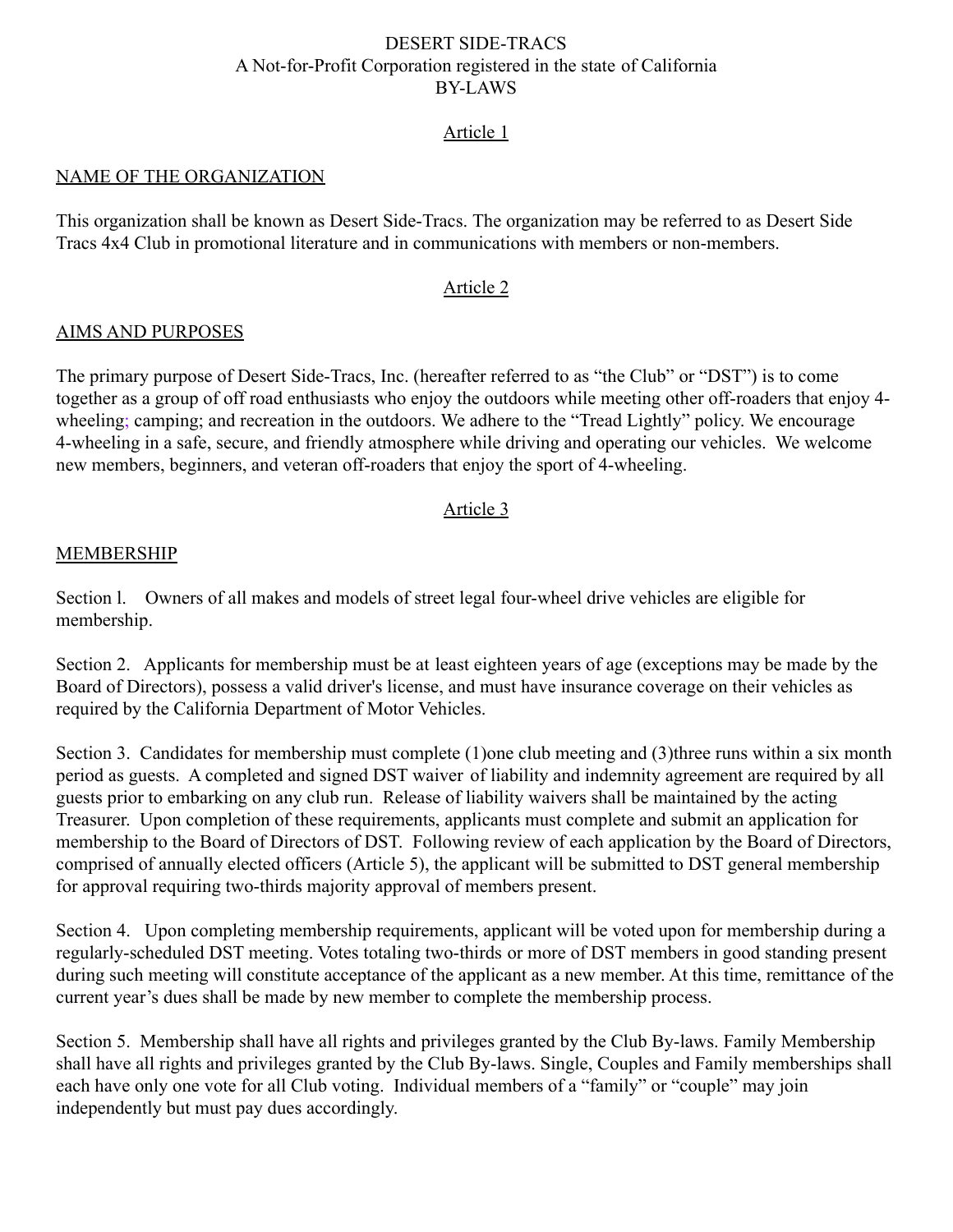Section 6. Honorary membership may be granted to an individual or family upon approval of membership by two-thirds majority vote of members present, in good standing and voting at a regularly-scheduled DST meeting. Conditions of honorary membership include, but are not limited to, DST legacy memberships and active military service members.

Section 7. All members must conduct themselves in a respectful and orderly fashion at and during all Club activities. Any member behaving in a disrespectful manner or other inappropriate behavior will be subject to expulsion from the Club, upon recommendation of the Board of Directors and by a majority vote of all Club members in attendance at the next regularly scheduled monthly Club meeting.

Section 8. Members shall keep the Club Secretary informed of current contact information and shall notify the Secretary of any change of address, mailing address, email address or telephone number as soon as practicable.

# Article 4

# REVENUE AND DUES

Section 1. The Club fiscal year shall be the calendar year - January 1 through December 31.

Section 2. Membership fee (dues) new members: current years dues amount payable upon completion of requirements (see section 4) and before membership vote.

Section 3. Annual membership dues: are payable at the first scheduled meeting in January of each year and are considered delinquent if not paid within 30 days of the due date. Any member whose dues are (3) three months in arrears shall be considered not in good standing, dropped from the organization and not be able to participate in Club runs and events.

Section 4. All current Club officers, honorary, and active duty military members will be exempt from annual dues.

Section 5. Nothing herein contained shall prevent reinstatement of a delinquent member upon payment in full of delinquent dues, with approval of the Board of Directors and a majority vote of members present, in good standing and voting at a regularly scheduled meeting of the Club.

# Article 5

# **OFFICERS**

Section 1. The Officers of DST shall be as follows: President, Vice President, and Secretary/Treasurer.

Section 2. The members nominated to be Officers shall be in good standing at the time of elections.

Section 3. The term of office shall be for the period of one calendar year.

Section 4. Officers shall enter upon their official duties during the first meeting in January, after the election has been completed, and shall serve until their successors have been duly nominated and elected.

Section 5. The duties of the Officers shall be as follows:

A. THE PRESIDENT: The President will act as the Chief Executive Officer of the Club and will preside over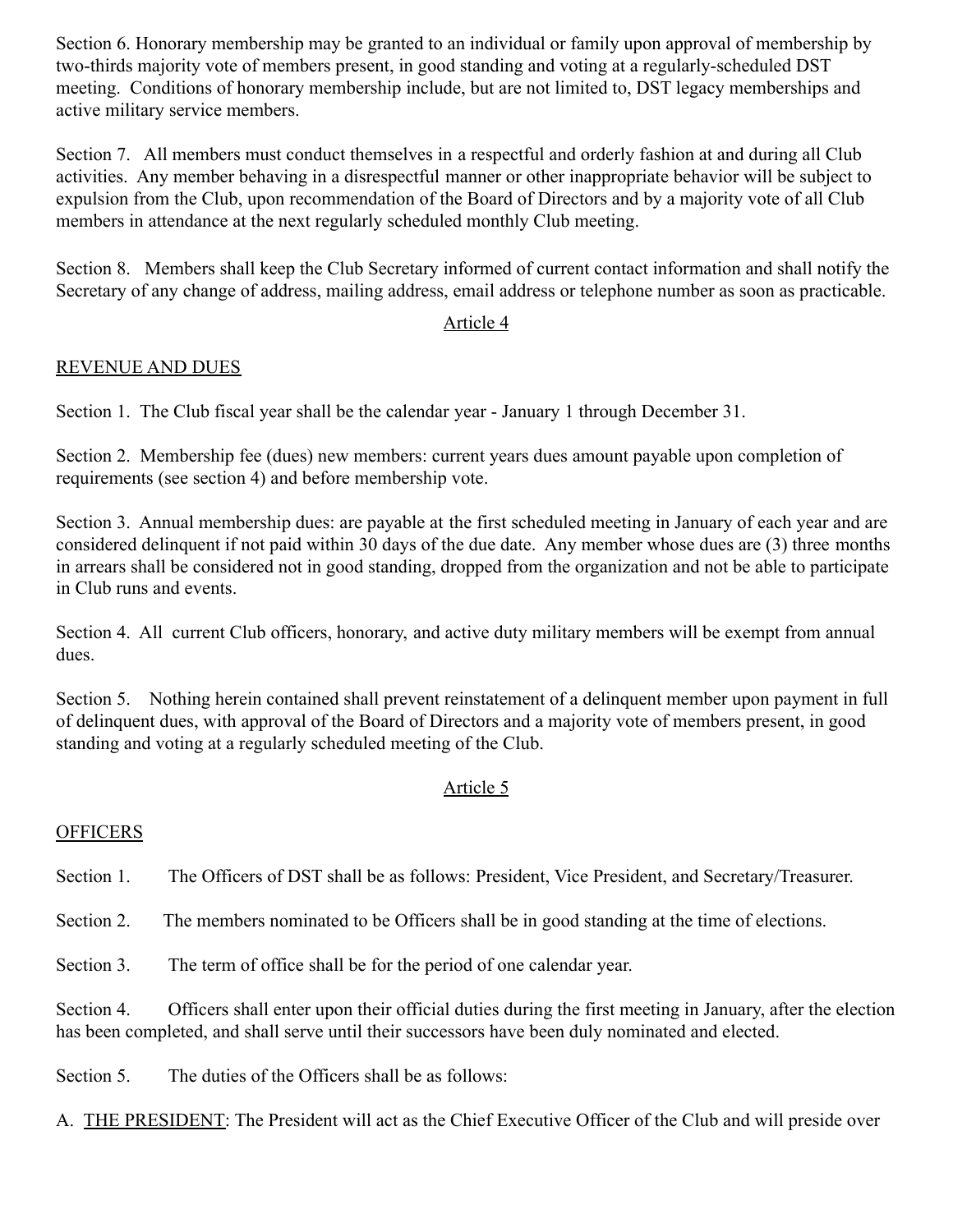regularly scheduled meetings of the Club and shall have general supervisory responsibilities for the direction of affairs of the Club in accordance with Club policies, rules, and By-laws. The President of the Club will work with the other officers in carrying out the duties of the President.

B. THE VICE PRESIDENT: Shall perform all duties prescribed herein. It shall be the duty to of the Vice President to greet and introduce new and prospective members. In the absence of the President, the Vice President shall perform all the duties of that office, including presiding over regularly scheduled Club meetings.

C. THE SECRETARY/TREASURER: The secretary shall prepare and keep the records and minutes of the regularly scheduled meetings and prepare required correspondence. The Treasurer shall collect all monies due and payable to the Club. The Treasurer shall deposit all such monies in the Club's bank account and shall keep a written record of all such transactions. The Treasurer shall be responsible for the payment of all authorized bills. The accounts and records of the Club shall be open for inspection by any of the elected Officers and any authorized auditor. The books and records will be reviewed and approved by the other Officers of the Club, upon termination of the Treasurer's term of office or upon the Treasurer otherwise leaving the office of Treasurer. The Treasurer shall receive and hold all pending applications for membership in the Club. An annual fiscal report will be prepared and presented to membership at the November or December scheduled club meeting. The report will include but is not limited to year end balance sheet, statement of revenue and expenses, plus future projected revenue and expenses. A review of current membership fees and a recommendation to set the amount for the upcoming year's membership dues will be presented and determined at this time.

Section 6. OFFICER VACANCIES: An Officer position of the Club may be declared vacant for good cause by the two other Officers of the Club or by a majority vote of the Club membership in attendance, in good standing and voting at a regularly scheduled meeting. Good cause may include, but is not limited to: absences from meetings for an extended time; unwillingness or unavailability to fulfill the duties of the Officer position; actions taken contrary to the principles and practices of the Club; or non-participation in Club events or activities. In case of vacancy in the office of President, the Vice President shall succeed to the office of President. In the case of vacancy in the office of the Vice President or Secretary/Treasurer, nominations will be solicited and an election will be conducted by secret ballot at the next regularly scheduled Club meeting. The newly elected Officer will fill the vacancy until the next regular installation of officers in January of the following year.

# Article 6

# NOMINATION AND ELECTION OF OFFICERS

Section 1. Nomination of Club Officers will be conducted during the November meeting of the Club. During or after the October meeting of the Club, members may submit nominations for Officers on the official DST Facebook Group, if (a) they have received confirmation of the willingness of the nominee to be submitted, and (b) the person nominating has given their name at the end of the nomination submission and is a Club member in good standing. Any nominee must be a member in good standing.

Section 2. Election of Officers by secret ballot or viva voce vote shall be conducted during the December meeting of the Club.

Section 3. Each Club member in attendance and in good standing during the December meeting shall cast one vote for each Officer position. The nominee receiving the highest number of votes for the particular Officer position shall be declared elected. Family memberships shall have only one vote, unless individuals of a family have joined the Club individually and have paid dues accordingly. (See Article 3, Section 5 above)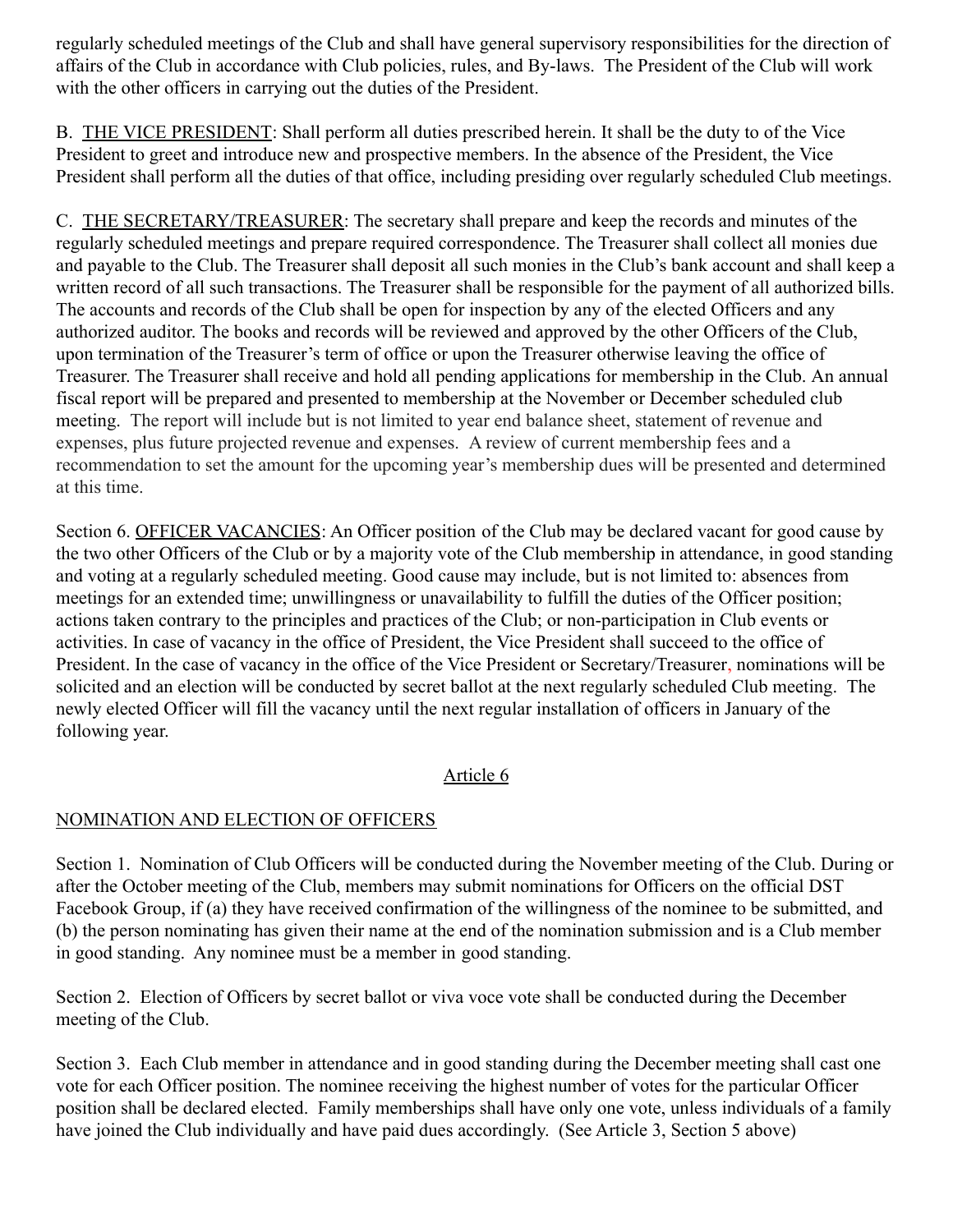# Article 7

## **FINANCE**

Section 1. The Secretary/Treasurer shall carry out the fiduciary responsibilities of the organization which include but are not limited to the following procedures:

A. All monetary transactions shall be via a checking account established in the name of Desert Side-Tracs. The signature of the Treasurer, President, or Vice President shall be required on all checks written for approved expenditures of Club funds. The Treasurer shall provide a statement of accounting for all current expenditures and receipts at each regularly scheduled Club meeting.

B. The Memo section of each check shall show the purpose of the expenditure in legible detail, or an itemized statement may be attached.

C. Expenditures of Club funds shall be voted on and approved at regular meetings of the Club prior to checks being written, unless previously authorized by the members.

### Article 8

### SANCTIONED CLUB ACTIVITIES

Section 1. Official Club activities, including all official Club trail runs or other excursions, will be discussed and decided upon during regularly scheduled Club meetings, and will be reflected in the Minutes of Club meetings and on the Club's Facebook page

Section 2. Events will be under the direction of a trip leader. The trip leader shall be the President or his designee. The trip leader will be assigned at the monthly Club meeting where the planned trail run is agreed upon. Trip leaders will be subject to at-will volunteer basis ONLY and no one will be forced to lead as a trip leader. The trip leader will be assisted by the "tail gunner".

Section 3. All events must be conducted in an orderly manner and with safety as the prime factor. Alcohol and/or recreational drugs may not be consumed or used during a scheduled Club run. Anyone determined to be under the influence of alcohol and/or drugs during any Club event is subject to immediate dismissal from the Club. Alcoholic beverages may be consumed after the run if the members are meeting for a planned meal or other event and only after all vehicles are safely off the trail. Members are responsible for compliance with all state, federal and local laws and regulations concerning the use of alcohol and/or drugs.

Section 4. All members are responsible for following the directions of the appointed trip leader throughout the determined duration of an event. No provisions are to be made to permit any member to join an event at any time or location if that provision decidedly interrupts the designated time schedule or plan for the event. Any events held on private property must have the property owners' permission.

Section 5. Members must take full responsibility for their guests. Vehicles may be inspected by the trip leader or designee to ensure its safeness and may be disqualified to participate if found to be mechanically unsafe. All members and guests participating in an event shall abide by the motor vehicle codes of the state concerned, and by the laws and regulations of the city, the county, or the circumstances involved.

Section 6. All other trail runs or activities in which Club members participate are not official Club runs,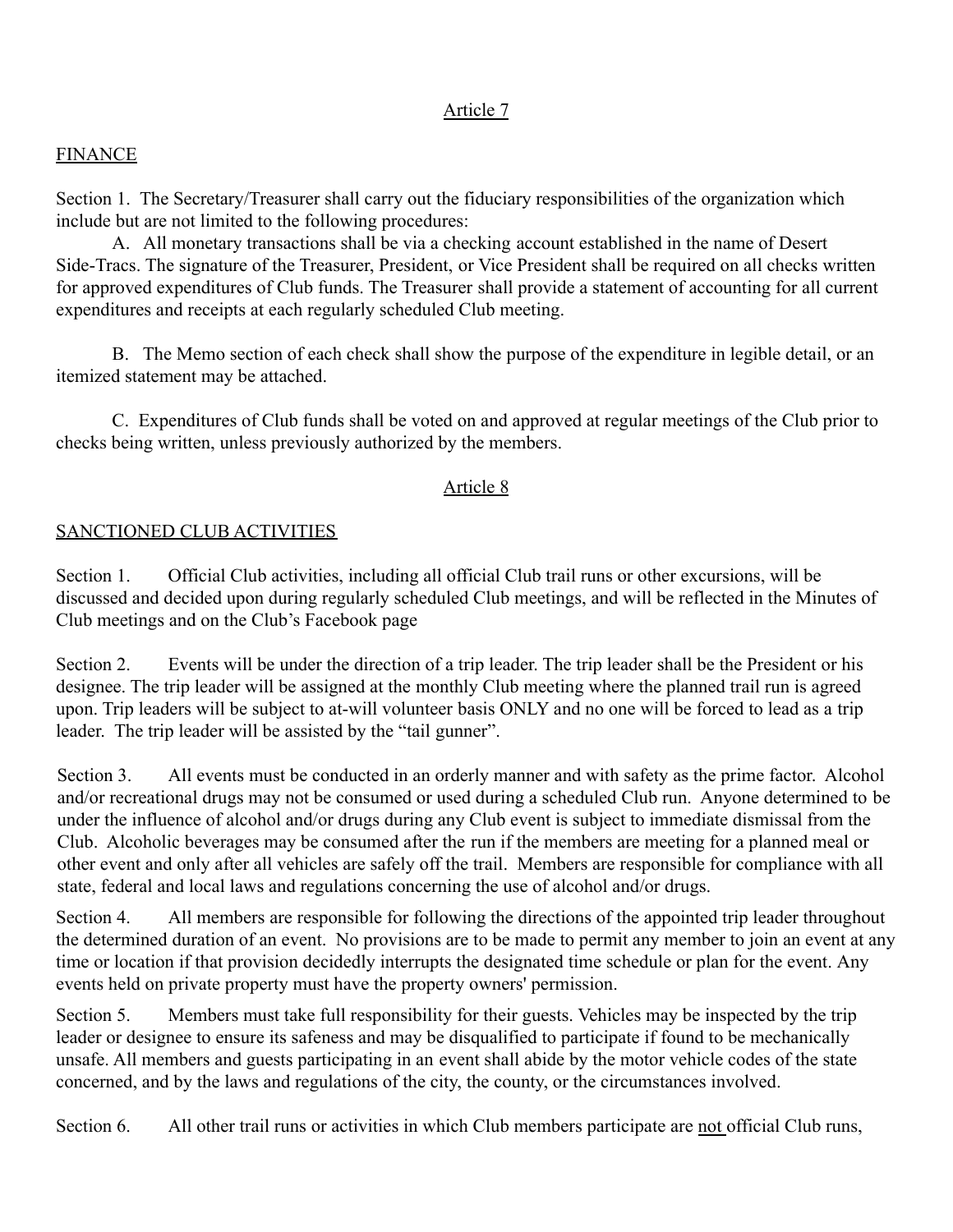unless specifically approved by at least two (2) of the Club Officers. All guests at Club runs are required to complete a Waiver and turn it in to the Trip Leader at the beginning of the run, or they will not be allowed to participate in the run.

Section 7. All members will be responsible for packing out their trash at the end of the run and will, as appropriate, assist in keeping trails clean and enjoyable.

### Article 9

## MEMBERS IN GOOD STANDING

Section 1. In addition to each member's responsibility to keep current in dues payments and any other approved payments due the Club, "good standing" will also be interpreted to encompass the principles, policies, and rules published in Club promotional literature, such as the Club Brochure which sets forth the importance of safety, ethics, and the principles of "Tread Lightly."

### Article 10

#### **ASSESSMENTS**

Section 1. Assessments may be proposed for any purpose that furthers the goals and activities of DST. Any proposed assessment must be presented, voted upon, and approved by a majority of members present, in good standing and voting at regularly scheduled Club meeting, provided that each Club member in good standing has been informed of such assessment at least 30 days prior to such meeting.

## Article 11

#### DST MEMBER NOTIFICATIONS

Section 1. It will be deemed sufficient to communicate announcements, Club meeting minutes, election results, and other Club-related business or recreational decisions, actions, or activities to Club members on the official DST Website and Facebook Group.

## Article 12

## MEETINGS

Section 1. DST shall meet once each month at a date, time and location determined by the Board of Directors to conduct Club business. Two Club Officers attending a regularly-scheduled Club meeting shall be sufficient to conduct and conclude Club business. An Officer unable to attend a Club meeting can execute a written proxy and deliver it to an attending Officer for a Club meeting for a specific purpose.

Section 2. In the event a quorum of Club Officers is not present at a regularly scheduled Club meeting, and an Officer proxy has not been executed, actions for consideration not covered by proxy shall be in the form of a recommendation to be considered during the next duly constituted Club meeting.